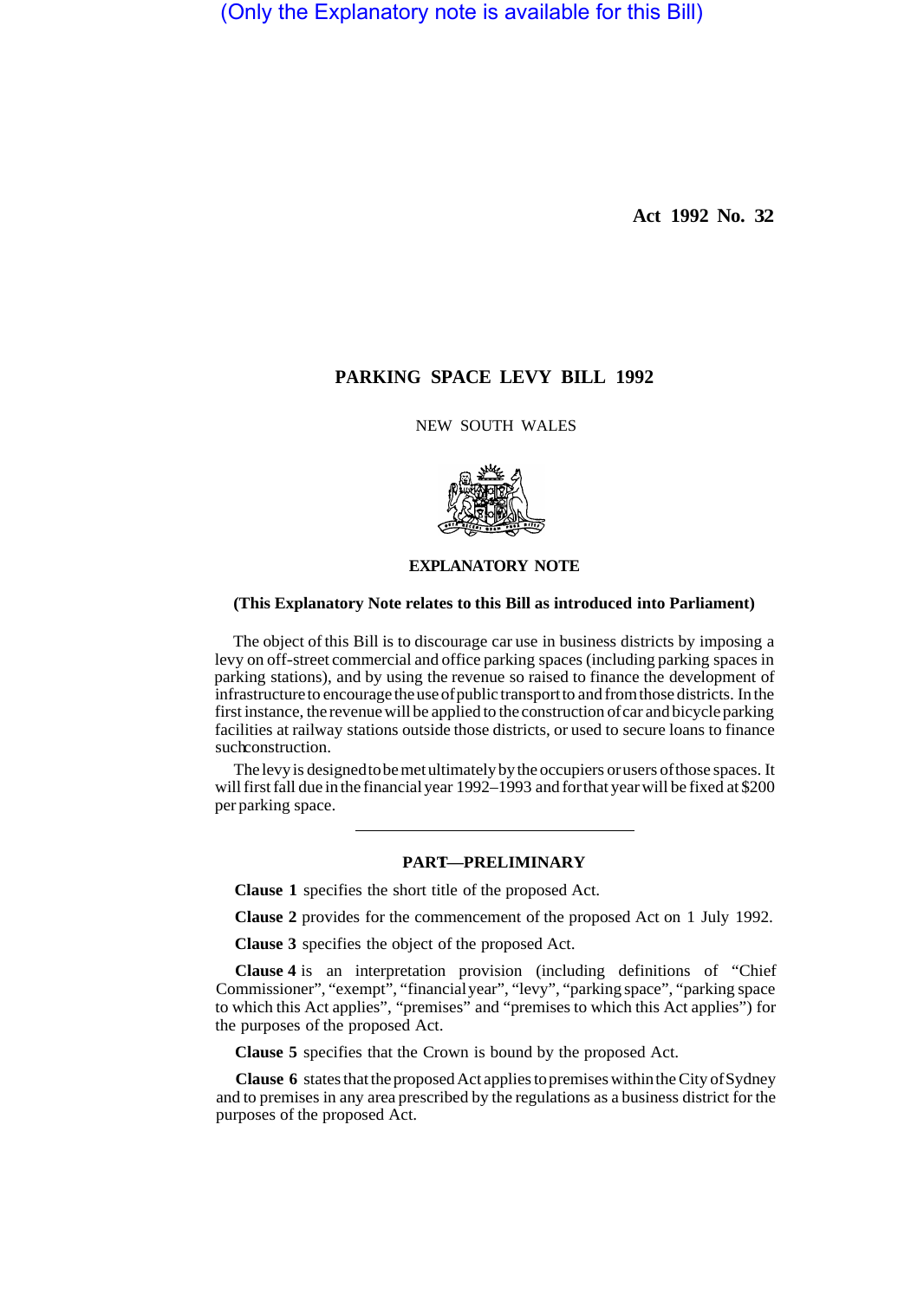**Clause 7** indicates that the proposed Act applies to parking spaces on premises to which the proposed Act applies, but specifies a list of standard exemptions to ensure that the main incidence of the levy is on off-street commuter parking spaces. Off-street parking spaces used by cyclists, motor-cyclists, residents, delivery staff, service staff or disabled persons are exempt (as are free municipal car parks and free car parks at churches and premises occupied by charitable or community organisations). Further categories of exemption may be added by regulation.

**Clause 8** enables regulations to be made in relation to determining the numbers of parking spaces on any premises and to what extent they are or were spaces to which the proposed Act applies.

#### **PART 2—IMPOSITION OF LEVY**

**Clause 9** is the central provision imposing, in the first instance on owners, the obligation to pay by 1 September each financial year a levy for each off-street parking space which was not exempt during the previous financial year.

**Clause 10** empowers the Commissioner to sue for outstanding levy amounts and to agree with the Minister as to a commission to be deducted by the Chief Commissioner from revenue under the proposed Act.

**Clause 11** specifies that the levy for the first year of operation is to be \$200. For later years, the levy will be automatically adjusted for inflation under the following clause.

**Clause 12** specifies the adjustment process (according to changes in the Consumer Price Index or other appropriate index).

**Clause 13** provides for a reduction in the amount of levy payable if a parking space exists only for part of a financial year.

**Clause 14** creates a statutory trust in order to ensure that the levy collected under the proposed Act is earmarked for the objects of the proposed Act.

**Clause 15** requires owners to furnish returns in relation to the parking spaces to which the proposed Act applies on their premises.

**Clause 16** provides for variations and refunds of the levy in cases where there has been an incorrect assessment or payment of the levy, for extensions of time for the payment of the levy, for payment by instalments and for cases where the proposed Act would operate to cause hardship.

**Clause 17** requires a person who holds a public sector position (as defined), who enjoys the use of one or more parking spaces and who is not exempt to pay a sum equivalent to the levy payable for one of those spaces.

## **PART 3—PUBLIC TRANSPORT FACILITIES FUND**

**Clause 18** establishes a Public Transport Facilities Fund into which money is to be paid from the Consolidated Fund in an amount at least equivalent to the amount of levy collected. The Fund is to be used principally to establish and maintain infrastructure (for example car and bicycle parking facilities at suburban railway stations) to encourage the use of public transport to and from central areas.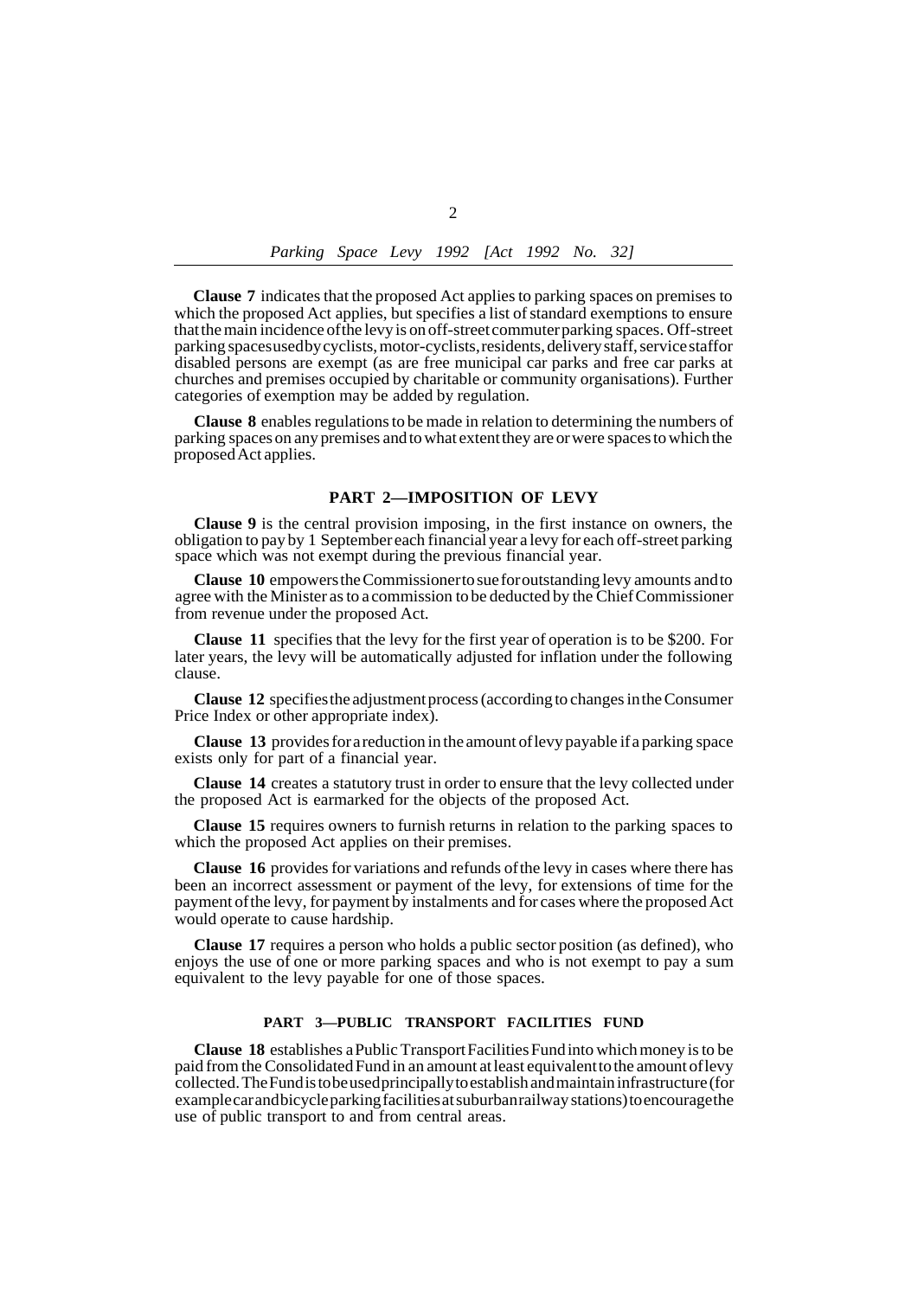*Parking Space Levy 1992 [Act 1992 No. 32]* 

#### **PART 4—MISCELLANEOUS**

**Clause 19** gives an officer authorised by the Chief Commissioner of Stamp Duties power to obtain information relating to parking spaces on premises to which the proposed Act applies.

**Clause 20** creates an offence of failing to provide such information.

**Clause 21** allows an officer authorised by the Chief Commissioner to enter and inspect non-residential premises, and to inspect vehicles on the premises, for the purposes of the proposed Act.

**Clause 22** requires an authorised officer to show a certificate of authority on request when entering premises or inspecting a vehicle, and to adhere to a number of standards in carrying out an entry or inspection.

**Clause 23** provides for search warrants to be issued to enter residential premises and for other cases where entry cannot be gained without them and specifies the conditions for their issue.

**Clause 24** prevents a person who is carrying out functions under the proposed Act in good faith from being sued or prosecuted.

**Clause 25** creates an offence of obstructing the exercise by an authorised officer of the Chief Commissioner's powers under the proposed Act.

**Clause 26** provides for contributions to be paid to a joint owner etc. who has made payments under the proposed Act by the joint owners etc. who have not.

**Clause 27** provides for appeals to be heard by the Minister.

**Clause 28** provides for the summary trial of offences against the proposed Act or theregulations.

**Clause 29** is an evidentiary provision to ensure that a certificate by the Chief Commissioner that an amount of levy is payable etc. is admissible as evidence of that fact in a court of law.

**Clause 30** enables the delegation and subdelegation of the Minister's and the Chief Commissioner's functions under the proposed Act.

**Clause 31** enables regulations to be made on procedural matters in relation to the proposed Act and to exempt persons or parking spaces from the levy. Regulations may also be made of a savings or transitional nature in relation to any change in the application of the Act caused by the making of a regulation.

Schedule 1. **Clause 32** is a formal provision giving effect to the transitional provisions in

**Schedule 1** contains transitional provisions:

Clause 1 provides for pro-rata credits of levy to apply in the first year of operation of the proposed Act if a parking space becomes exempt during 1992–1993. (This will mean that although that financial year's levy is expressed to be based on what was a parking space to which the proposed Act applied during the previous financial year, 1991–1992 will in fact be only an initial guide for the assessment of the levy payable by 1 September in 1992).